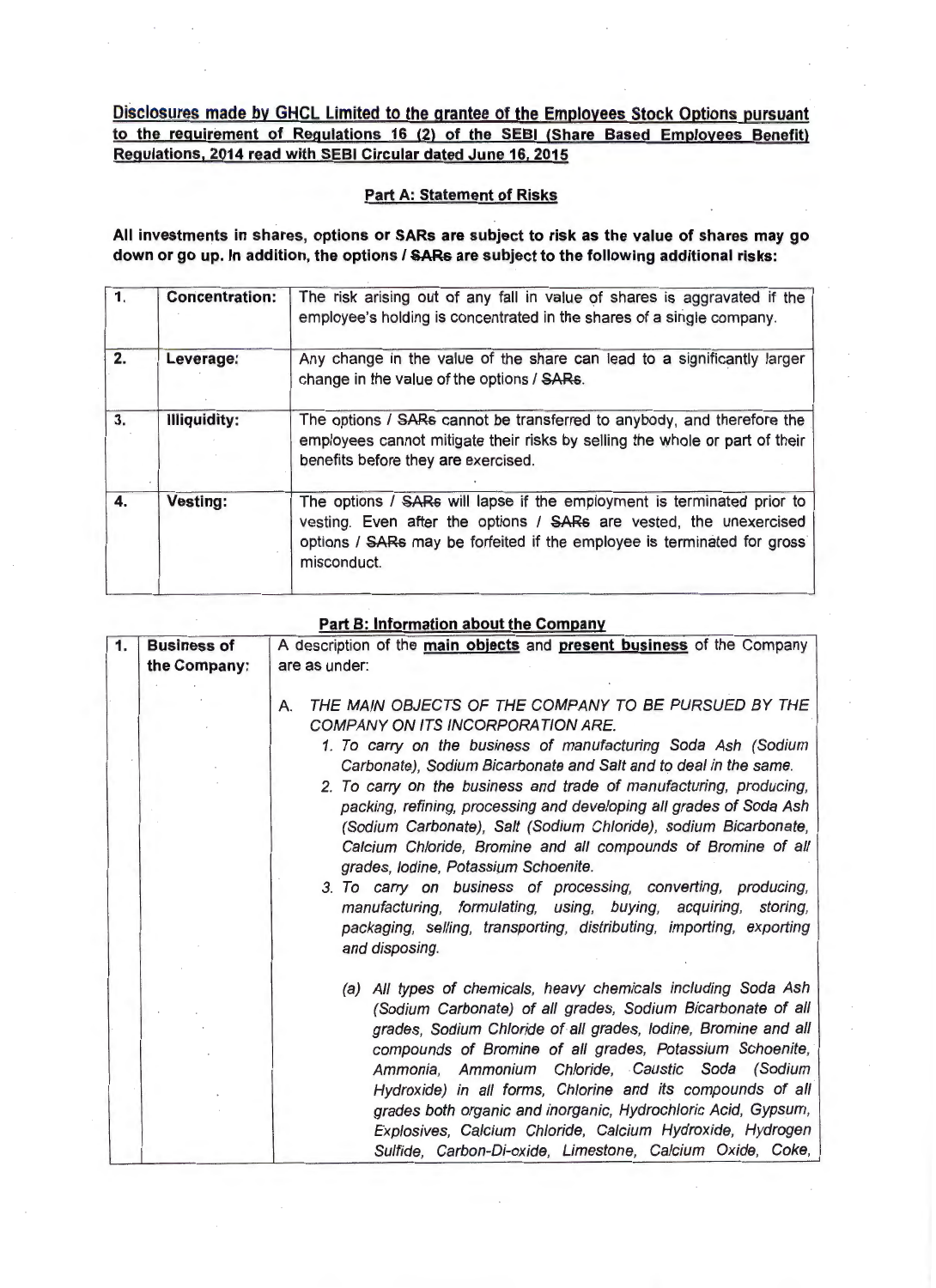|    |                                              | (b) All Organic and inorganic chemicals, synthetic chemicals<br>derived from Salt, Sodium Carbonate, Ammonia, Limestone,<br>Coke, Coal, elements, chemicals and compounds and products<br>of any nature and kind whatsoever including by products,<br>derivatives                                                                                                                                                                                                                                                                                                                                                                                                                                               |
|----|----------------------------------------------|-----------------------------------------------------------------------------------------------------------------------------------------------------------------------------------------------------------------------------------------------------------------------------------------------------------------------------------------------------------------------------------------------------------------------------------------------------------------------------------------------------------------------------------------------------------------------------------------------------------------------------------------------------------------------------------------------------------------|
|    |                                              | <b>Main Objects adopted through Special Resolution:</b>                                                                                                                                                                                                                                                                                                                                                                                                                                                                                                                                                                                                                                                         |
|    |                                              | To Carry on the business of ginners, spinners, weavers, dyers,<br>manufacturers, balers and pressers of all textiles including cotton, man-<br>made and synthetic fibrous and filament materials and manufacture<br>thereof, and the business of buyers, sellers, exporters, traders and<br>dealers in kinds of textile materials mentioned above and transacting all<br>manufacturing, curing, preparing, colouring, dyeing or bleaching,<br>processing and purchasing and vending the raw materials and<br>manufactured articles.                                                                                                                                                                             |
|    |                                              | (Note: For full details, please refer Memorandum of Association of the<br>Company.)                                                                                                                                                                                                                                                                                                                                                                                                                                                                                                                                                                                                                             |
|    |                                              | <b>Present Business of the Company:</b>                                                                                                                                                                                                                                                                                                                                                                                                                                                                                                                                                                                                                                                                         |
|    |                                              | <b>GHCL</b><br>Limited<br>Public<br>CIN:<br>Listed<br>Company<br>having<br>is<br>a<br>L24100GJ1983PLC006513 and registered office at GHCL House, Opp.<br>Punjabi Hall, Navrangpura, Ahmedabad - 380009 (Gujarat). GHCL is listed<br>with NSE & BSE.                                                                                                                                                                                                                                                                                                                                                                                                                                                             |
|    |                                              | GHCL is having two business verticals - Inorganic Chemicals (Soda Ash &<br>Consumer Product including Edible Salt) and Textiles (Yarn & Home Textile).<br>Soda Ash facility is located in Gujarat and Textiles division is located in<br>Gujarat and Tamil Nadu.                                                                                                                                                                                                                                                                                                                                                                                                                                                |
| 2. | <b>Abridged</b><br>financial<br>information: | Annual Reports of the Company for the last 5 years are available at the<br>website of the Company i.e. www.ghcl.co.in                                                                                                                                                                                                                                                                                                                                                                                                                                                                                                                                                                                           |
|    |                                              | You may refer the documents and in case you need any clarification, please<br>contact to the Company Secretary.                                                                                                                                                                                                                                                                                                                                                                                                                                                                                                                                                                                                 |
| 3. | <b>Risk factors:</b>                         | Management perception of the risk factors for the company (i.e.,<br>sensitivity to foreign exchange rate fluctuations, difficulty in availability<br>of raw materials or in marketing of products, cost/time overrun etc.):                                                                                                                                                                                                                                                                                                                                                                                                                                                                                     |
|    |                                              | The Company has adequate and proper system of internal controls<br>commensurate with its size and business operations at all plants, divisions<br>and the corporate office to ensure that its assets are safeguarded and<br>protected against loss from unauthorized use or disposition and that<br>transactions are reliably authorized, accurately recorded and reported<br>quickly. The company has appointed outside internal audit agency to carry<br>out concurrent internal audit at all its locations. The scope of its internal audit<br>program is laid down by the Audit Committee of the Board of Directors. The<br>Audit Committee meets periodically to discuss findings of the internal auditors |
|    |                                              |                                                                                                                                                                                                                                                                                                                                                                                                                                                                                                                                                                                                                                                                                                                 |
|    |                                              |                                                                                                                                                                                                                                                                                                                                                                                                                                                                                                                                                                                                                                                                                                                 |

 $\label{eq:2.1} \frac{1}{\sqrt{2}}\left(\frac{1}{\sqrt{2}}\right)^{2} \left(\frac{1}{\sqrt{2}}\right)^{2} \left(\frac{1}{\sqrt{2}}\right)^{2} \left(\frac{1}{\sqrt{2}}\right)^{2} \left(\frac{1}{\sqrt{2}}\right)^{2} \left(\frac{1}{\sqrt{2}}\right)^{2} \left(\frac{1}{\sqrt{2}}\right)^{2} \left(\frac{1}{\sqrt{2}}\right)^{2} \left(\frac{1}{\sqrt{2}}\right)^{2} \left(\frac{1}{\sqrt{2}}\right)^{2} \left(\frac{1}{\sqrt{2}}\right)^{2} \left(\$ 

 $\mathcal{A}^{\mathcal{A}}_{\mathcal{A}}$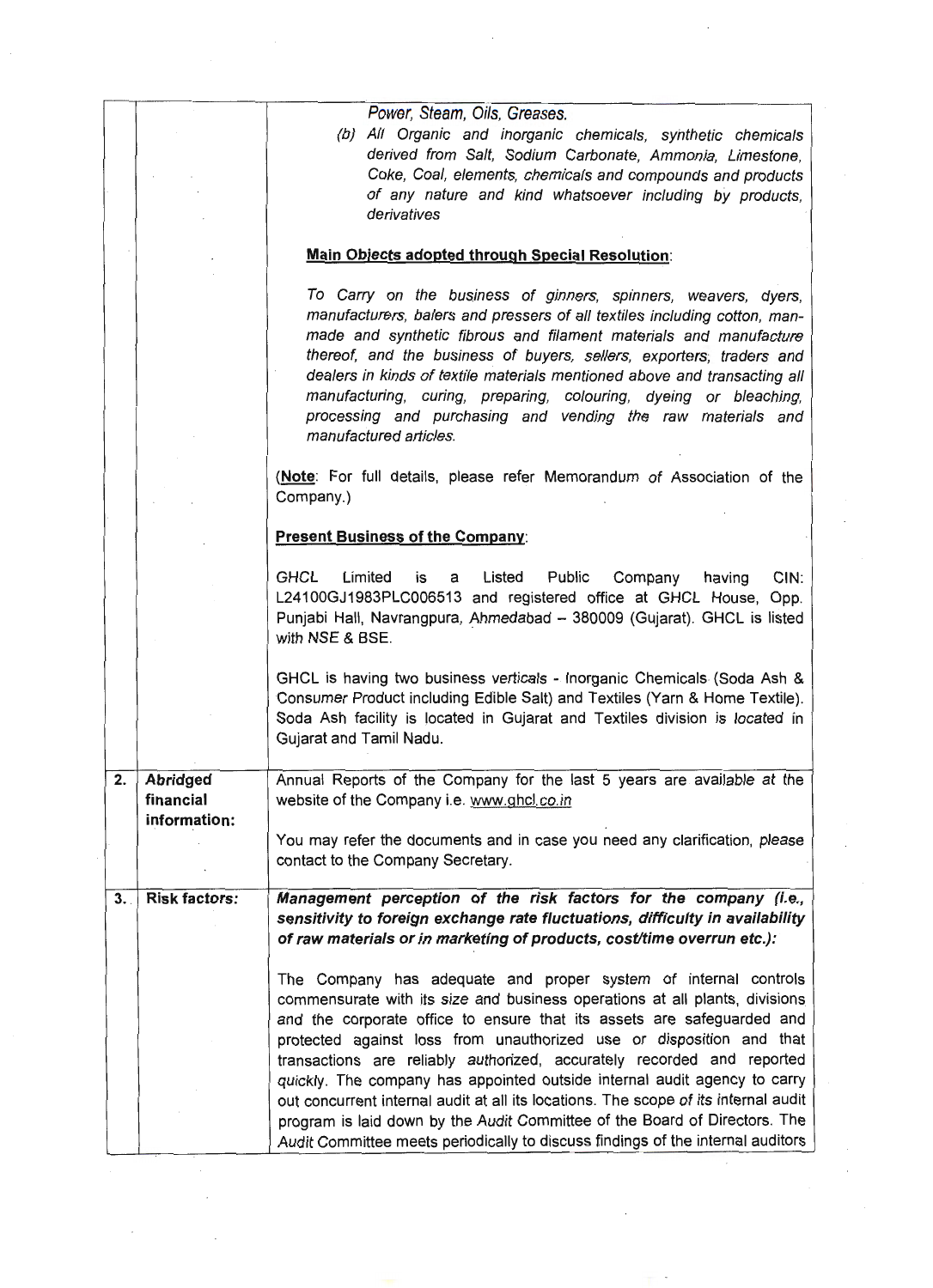|              |                                                 | along with the remedial actions that have been recorded or have been taken<br>by the management to plug weakness of the system. Risk Management and<br>internal audit functions complement each other at GHCL. The company<br>strives to adopt a de-risking strategy in its operations while making growth<br>investments. This involves setting up and monitoring risk on a regular basis.<br>In addition to the above, the Company had voluntarily constituted a Risk<br>Management Committee in line with the requirement of Regulation 21 of the<br>Listing Regulations. The Company applies Risk Management in a well-<br>defined, integrated framework, which promotes awareness of risks and an<br>understanding of the Company's risk tolerances. The Risk Management<br>Committee monitors the internal control system, designed to identify, assess,<br>monitor and manage risks, associated with the Company. The Company is<br>having well defined Risk Management Policy and Risk Management<br>Framework. Risk Management Policy of the Company has been posted on<br>the website of the Company. |
|--------------|-------------------------------------------------|-----------------------------------------------------------------------------------------------------------------------------------------------------------------------------------------------------------------------------------------------------------------------------------------------------------------------------------------------------------------------------------------------------------------------------------------------------------------------------------------------------------------------------------------------------------------------------------------------------------------------------------------------------------------------------------------------------------------------------------------------------------------------------------------------------------------------------------------------------------------------------------------------------------------------------------------------------------------------------------------------------------------------------------------------------------------------------------------------------------------|
| $\mathbf{4}$ | <b>Continuing</b><br>disclosure<br>requirement: | The option or SAR grantee shall be provided copies of all documents that are<br>sent to the members of the company. This shall include the annual accounts<br>of the company as well as notices of meetings and the accompanying<br>explanatory statements.                                                                                                                                                                                                                                                                                                                                                                                                                                                                                                                                                                                                                                                                                                                                                                                                                                                     |
|              |                                                 |                                                                                                                                                                                                                                                                                                                                                                                                                                                                                                                                                                                                                                                                                                                                                                                                                                                                                                                                                                                                                                                                                                                 |

| Graded vesting in two tranches (minimum vesting period is One                                                                                                                                      |
|----------------------------------------------------------------------------------------------------------------------------------------------------------------------------------------------------|
| (a) 50% of the grant on or after October 24, 2018<br>(b) Remaining 50% of the grant on or after October 24, 2019                                                                                   |
| For example, if an employee gets 30,000 options, then he can<br>exercise 15000 options any time on or after October 24, 2018 and<br>remaining 15000 options any time on or after October 24, 2019. |
| Graded vesting in two tranches (minimum vesting period is two                                                                                                                                      |
| (c) 50% of the grant on or after October 24, 2019<br>(d) Remaining 50% of the grant on or after October 24, 2020                                                                                   |
| For example, if an employee gets 30,000 options, then he can<br>exercise 15000 options any time on or after October 24, 2019 and<br>remaining 15000 options any time on or after October 24, 2020. |
|                                                                                                                                                                                                    |

## **Part C: Salient Features of the GHCL Employees Stock Option Scheme 2015 - Series -3:**

 $\sim$